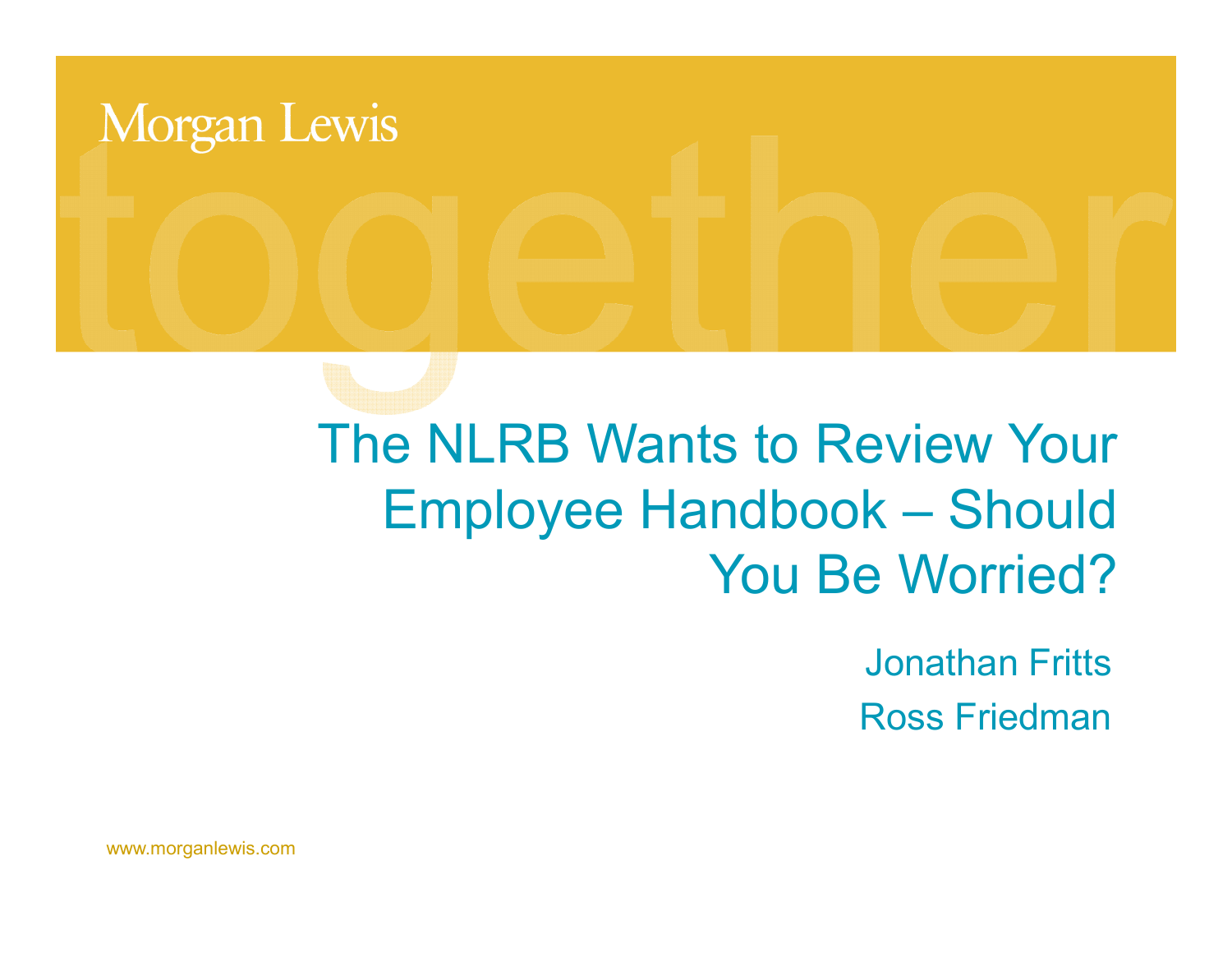#### **NLRB Focus on Non-Union Workplaces**

- For the last several years, the NLRB has taken more aggressive positions regarding policies applicable to nonunion workplaces.
- **The NLRB's focus generally involves allegations that** handbook policies are overbroad and "chill" protected speech.
- On June 18, the NLRB launched a webpage devoted to Protected Concerted Activity.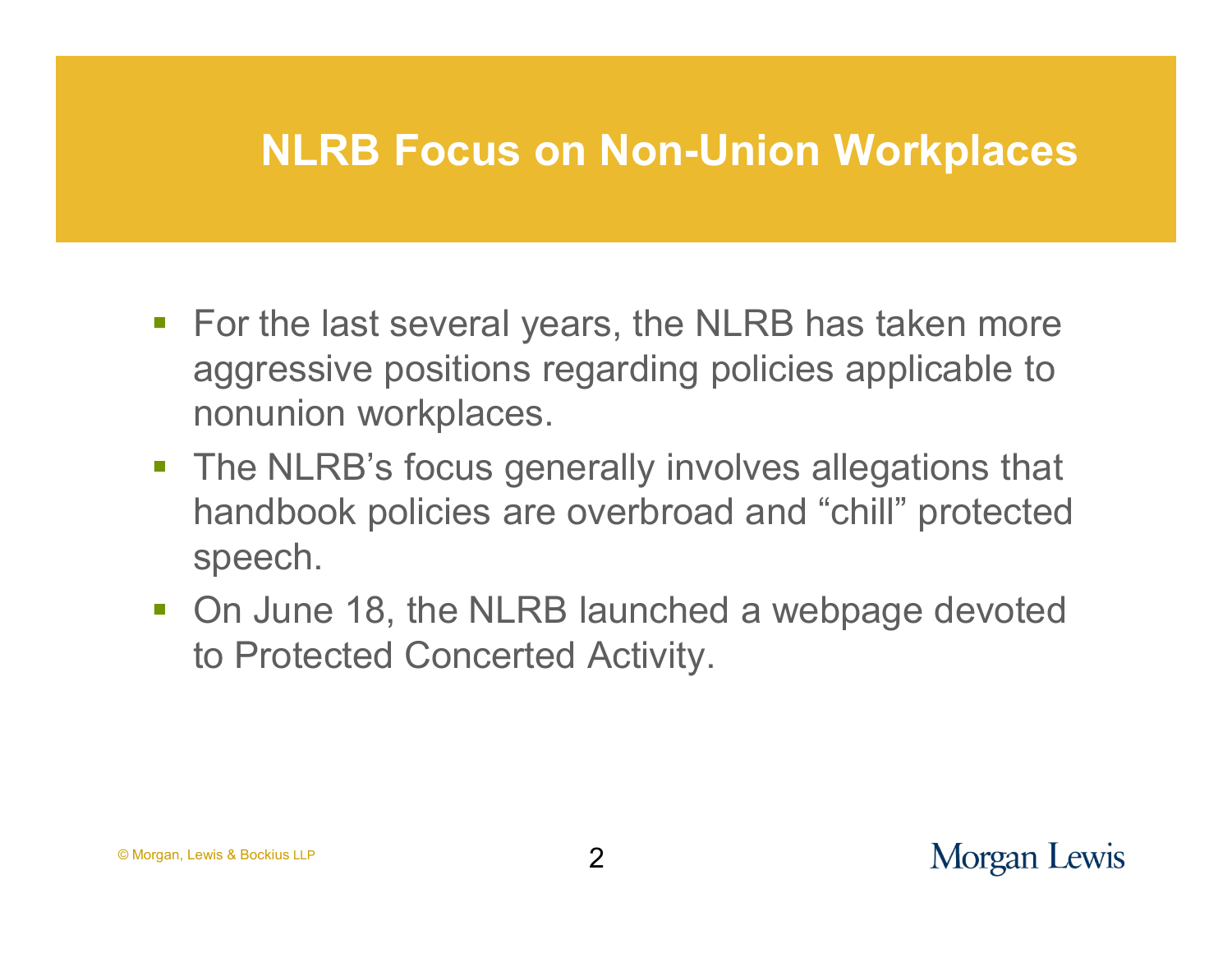#### **NLRB Wants to Review Your Employee Handbook**

- Mandatory Arbitration Policies (*D.R. Horton*)
- **Social Media**
- **-** Confidentiality
- **At-Will Employment Disclaimers**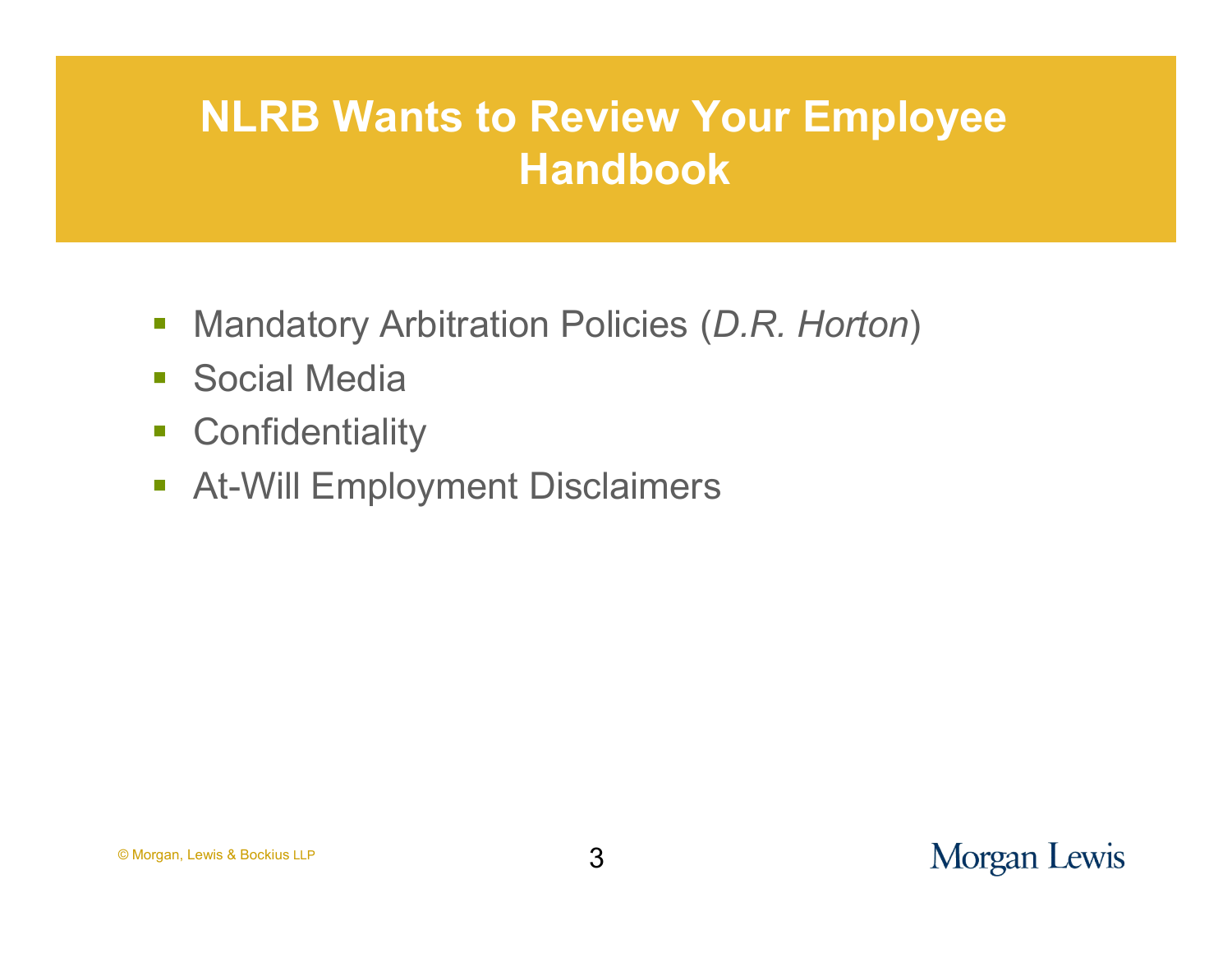#### **Mandatory Arbitration** *– D.R. Horton*

- **The NLRB held that the NLRA prohibits employers from** requiring employees to waive their rights to maintain class or collective actions in both judicial and arbitral forums. *D.R. Horton*, Inc., 357 NLRB No. 184 (2012).
	- *Class/collective action litigation is held to be a form of "concerted activity"*
	- *The arbitration agreement in D.R. Horton was required as a condition of employment.*
	- *The NLRB did not address class/collective action waiver agreements that are not a condition of employment.*
- **The NLRB's decision is on appeal to the Fifth Circuit; briefing** is underway.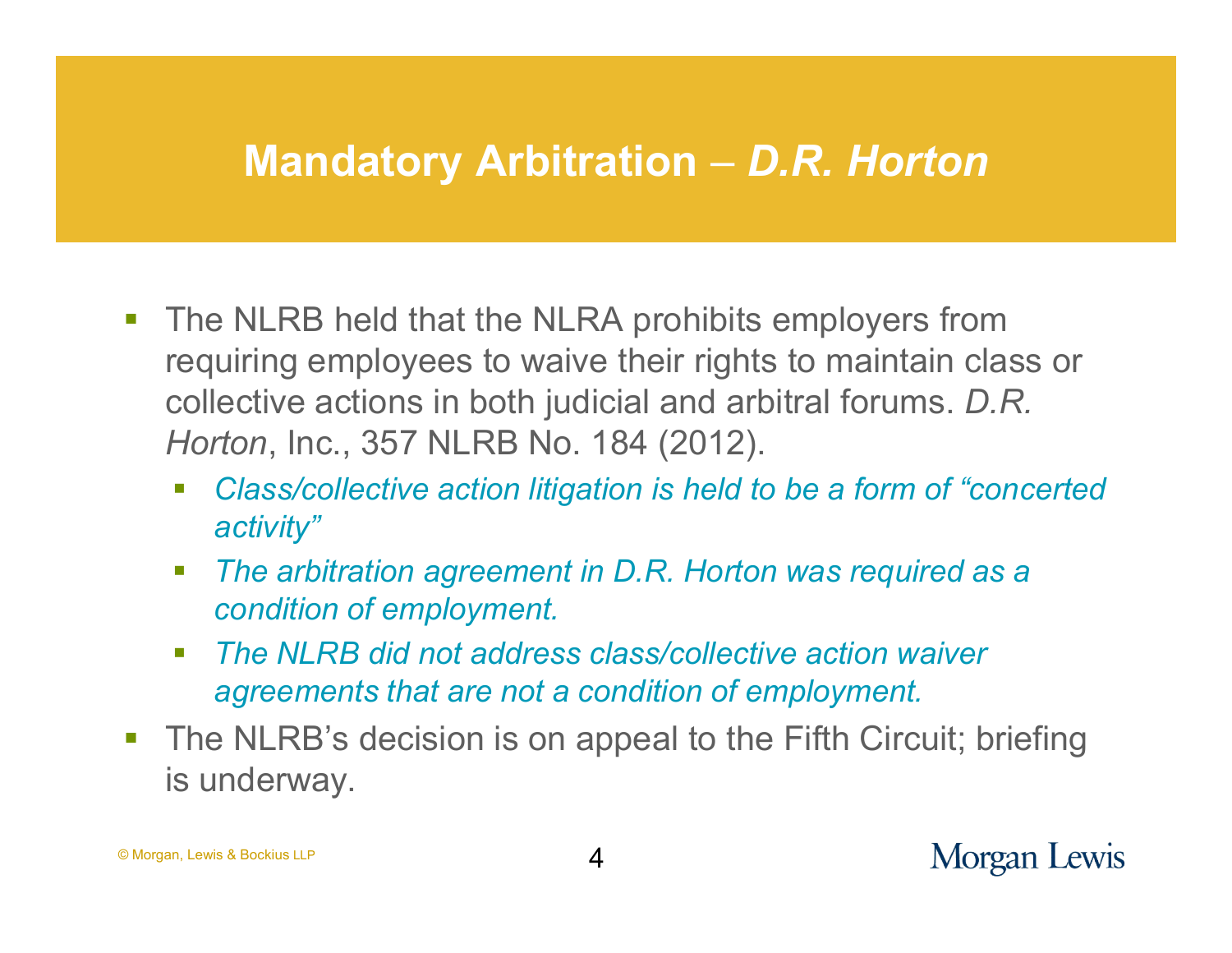#### **Mandatory Arbitration –** *D.R. Horton* (cont'd)

- Most courts have rejected *D.R. Horton*.
- Issue likely to be decided by Supreme Court at some point.
- Complaint in *24 Hour Fitness*
	- *Arbitration agreement was NOT a condition of employment.*
	- *Complaint seeks a remedy that would require the employer to notify each court where it has sought to enforce the arbitration policy that they employer will no longer seek arbitration and that it will no longer oppose collective/class action–type relief.*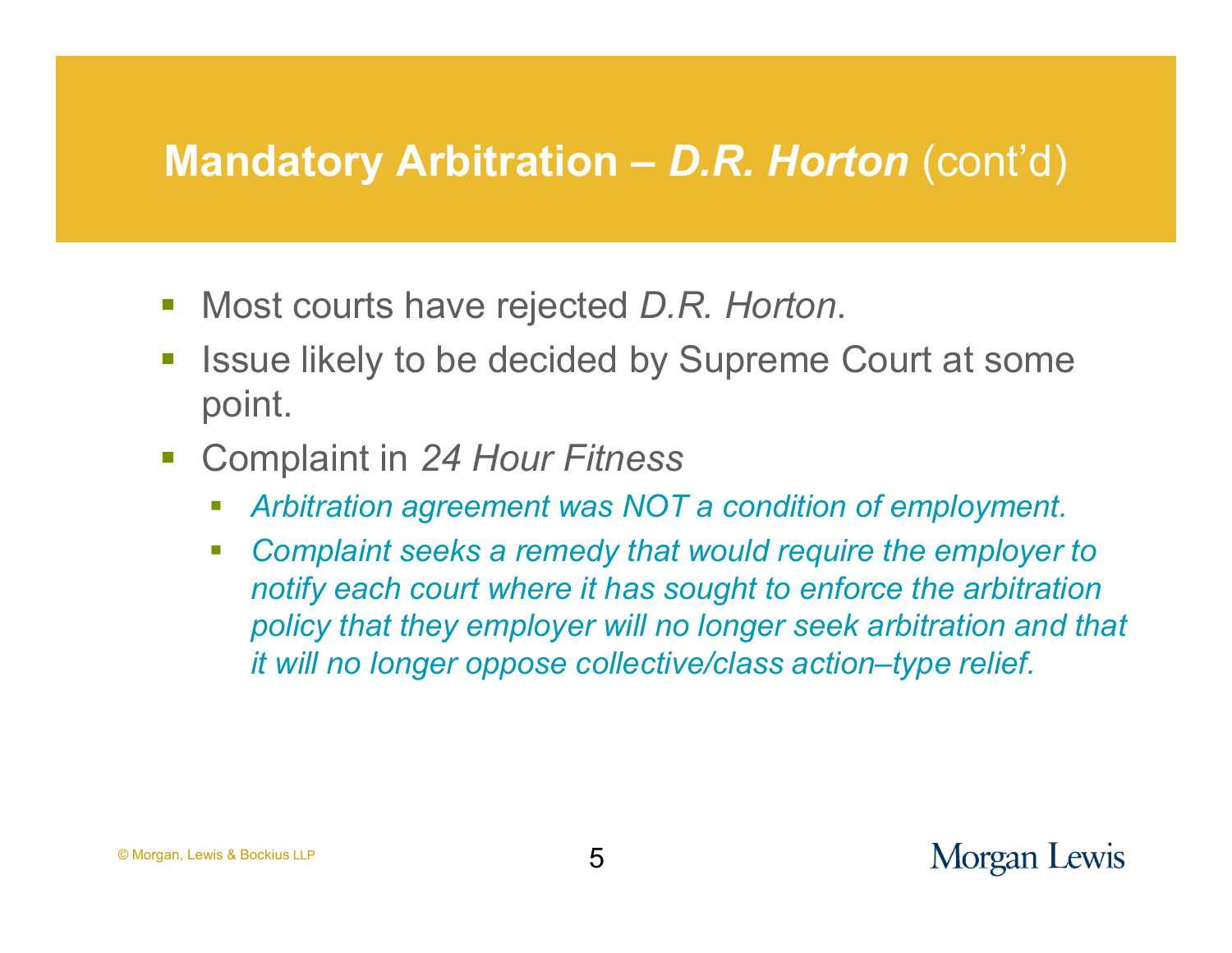#### **Confidentiality of Arbitration Process**

- ALJ decision in *Advanced Services, Inc.*, JD(ATL)-16-12 (July 2, 2012)
	- *ALJ held that provision requiring employees to maintain confidentiality of arbitration proceedings was unlawful because it "chilled" employees' rights to discuss terms and conditions of employment.*
	- *But such confidentiality provisions are enforceable under the FAA.*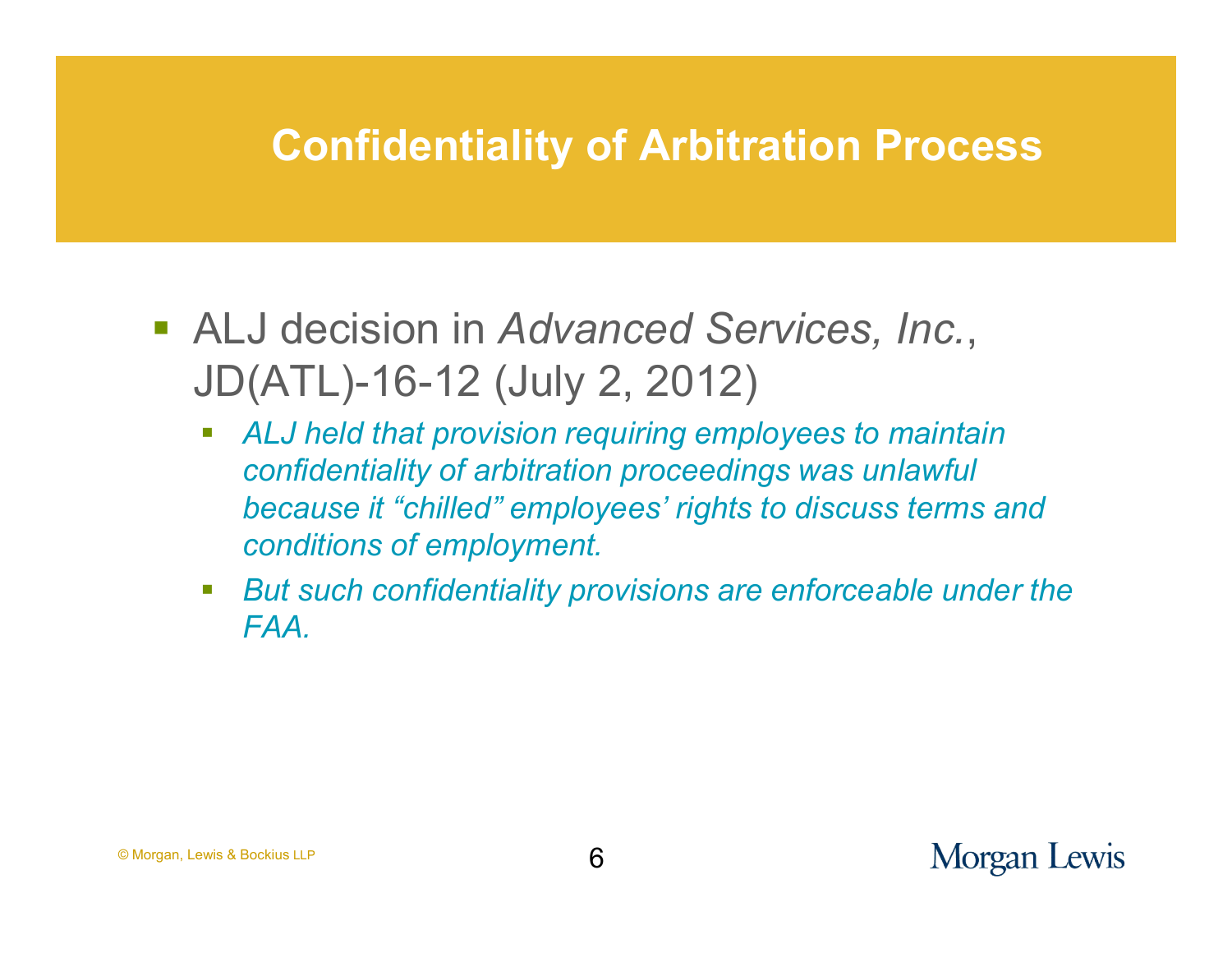- Facebook, LinkedIn, and Twitter are treated as the 21st century water cooler.
	- *Employee appeals to outside parties concerning employment conditions are concerted if made in the context of employees acting on behalf of other employees or if made as part of a labor dispute.*
	- *Postings about employment conditions will generally be considered to be "protected" activity, although expressions of individual gripes are not protected.*
	- *Protection can be forfeited if a communication is "so disloyal, reckless, or maliciously untrue as to lose the [NLRA]'s protection."*
- **-** Are social media more than just a water cooler?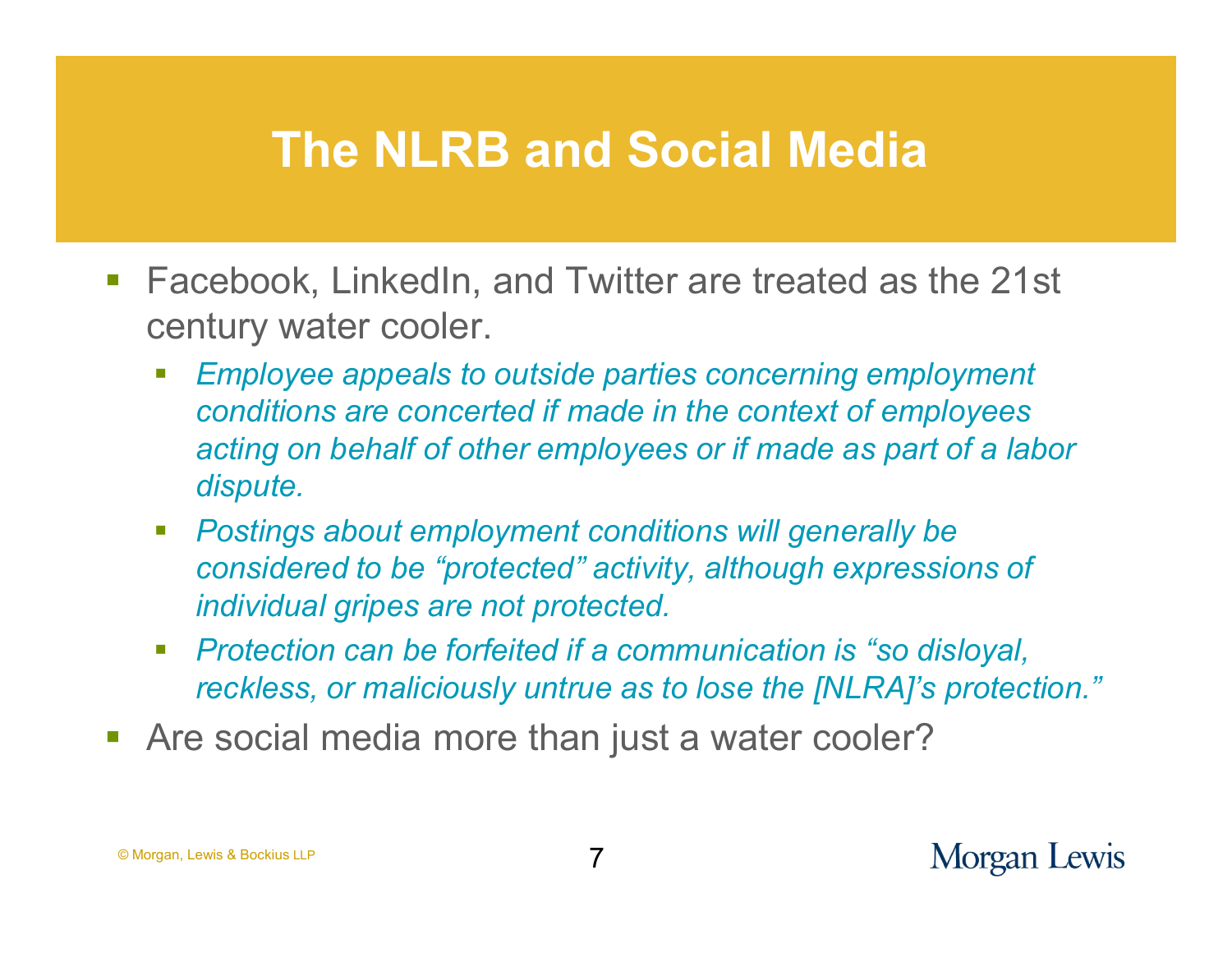- A social media policy may be challenged under the NLRA, even if it does not explicitly restrict union activity, if:
	- *Employees would reasonably construe the policy to prohibit union activity;*
	- *The policy was promulgated in response to union activity; or*
	- *The policy is applied in a manner that restricts union activity.*

See *Lutheran Heritage Village-Livonia*, 343 NLRB 646, 647 (2004); Advice Memo, *Sears Holdings*,18-CA-19081 (Dec. 4, 2009).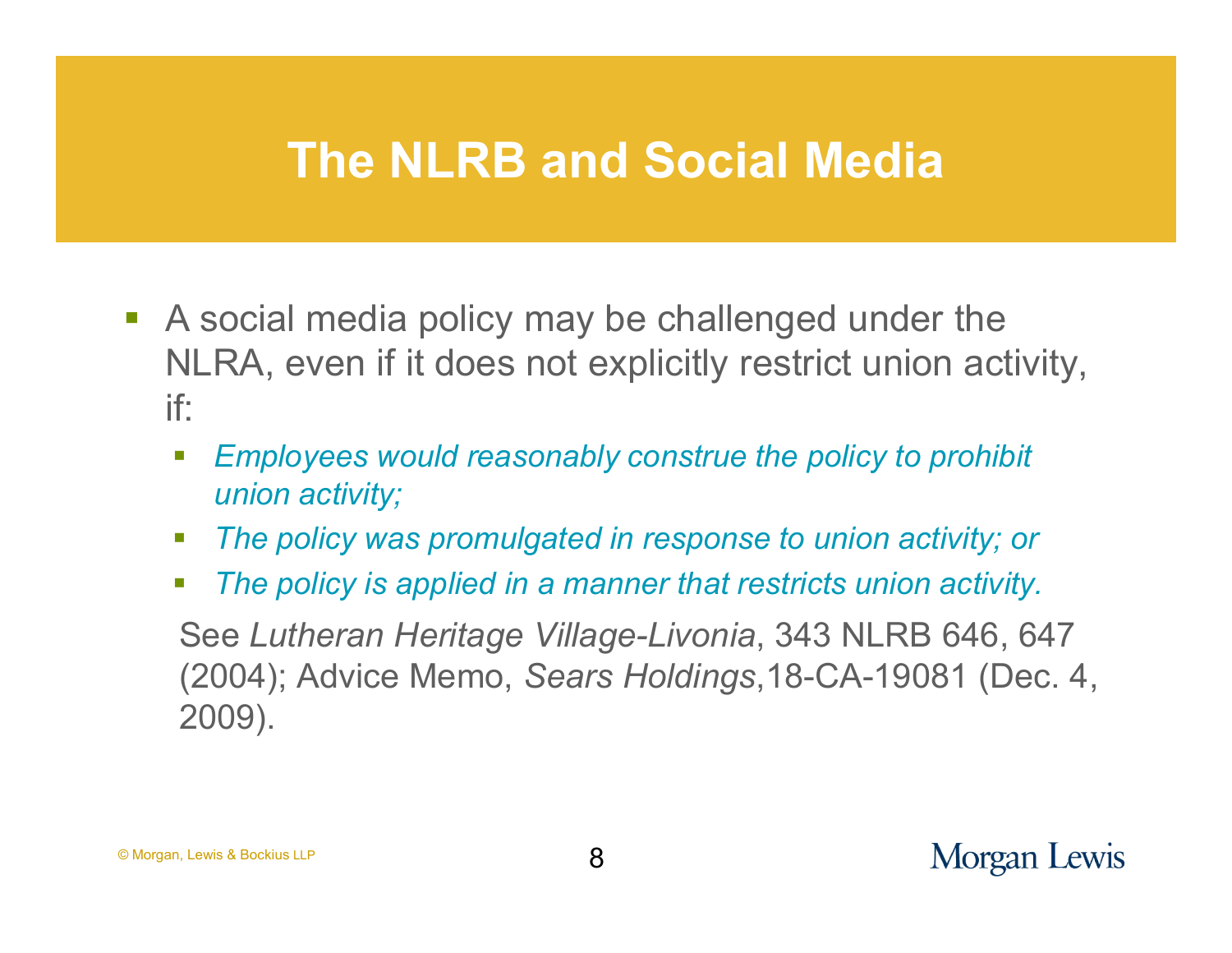- Acting General Counsel (AGC) reports on social media cases
	- *First report (August 2011) outlined cases where the AGC interprets both the language of social media policies and specific disciplinary situations*
	- *Second report (January 24, 2012) outlined additional cases involving challenges to both policies and specific disciplinary situations*
	- *Third report (May 30, 2012) analyzes policies and identifies a model policy (Wal-Mart)*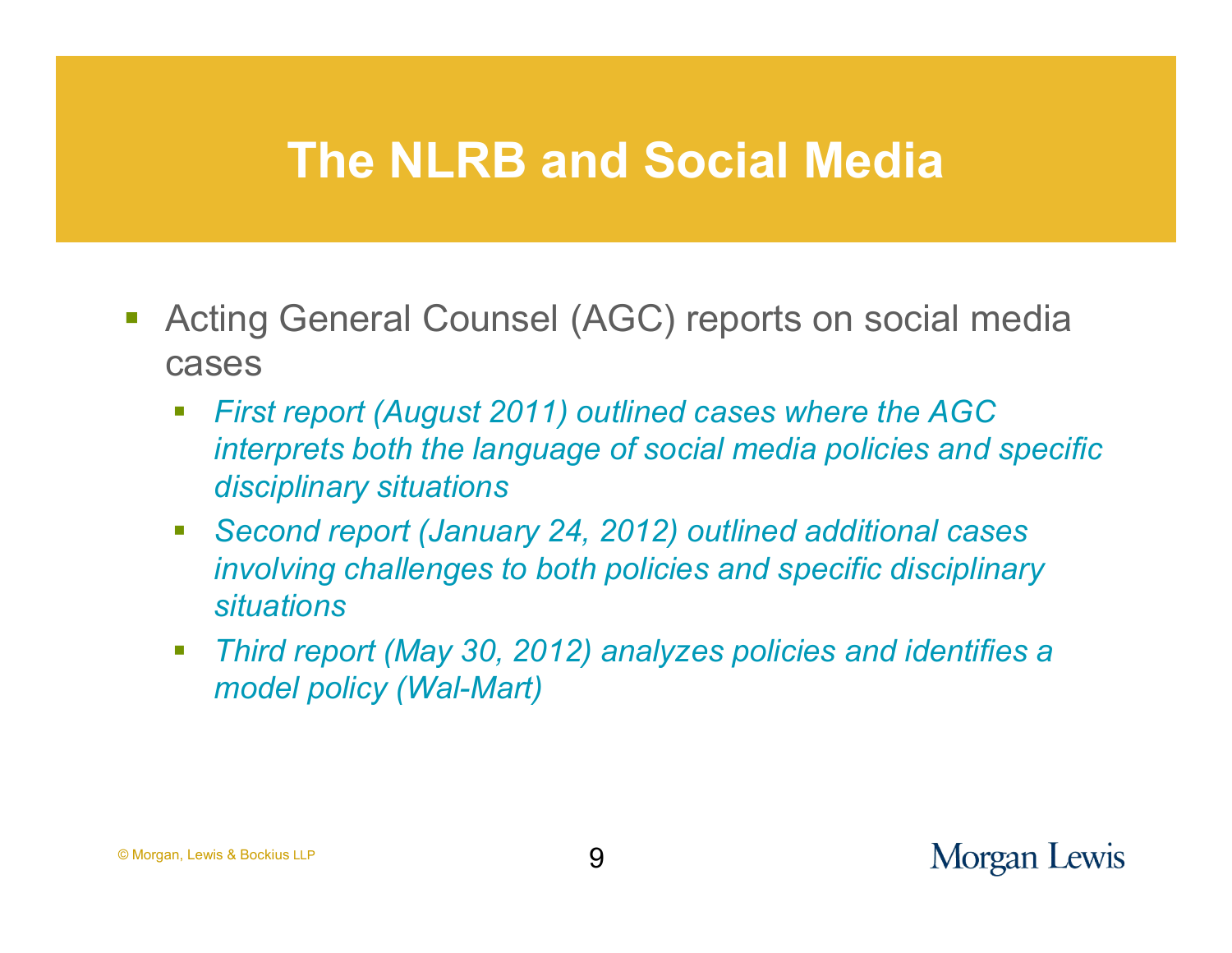- Costco Wholesale Corp., 358 NLRB No. 106 (Sept. 7, 2012)
	- *Several handbook provisions found to be unlawful:*
		- **Prohibition on discussion of "private matters of members and "** other employees" such as "sick calls, leaves of absence, FMLA call-outs, ADA accommodations, workers' compensation injuries, personal health information, etc."
		- **EXTERNIFF 15 Information such as membership, payroll,** confidential financial, credit card numbers, social security number or employee personal health information may not be shared, transmitted, or stored for personal or public use without prior management approval."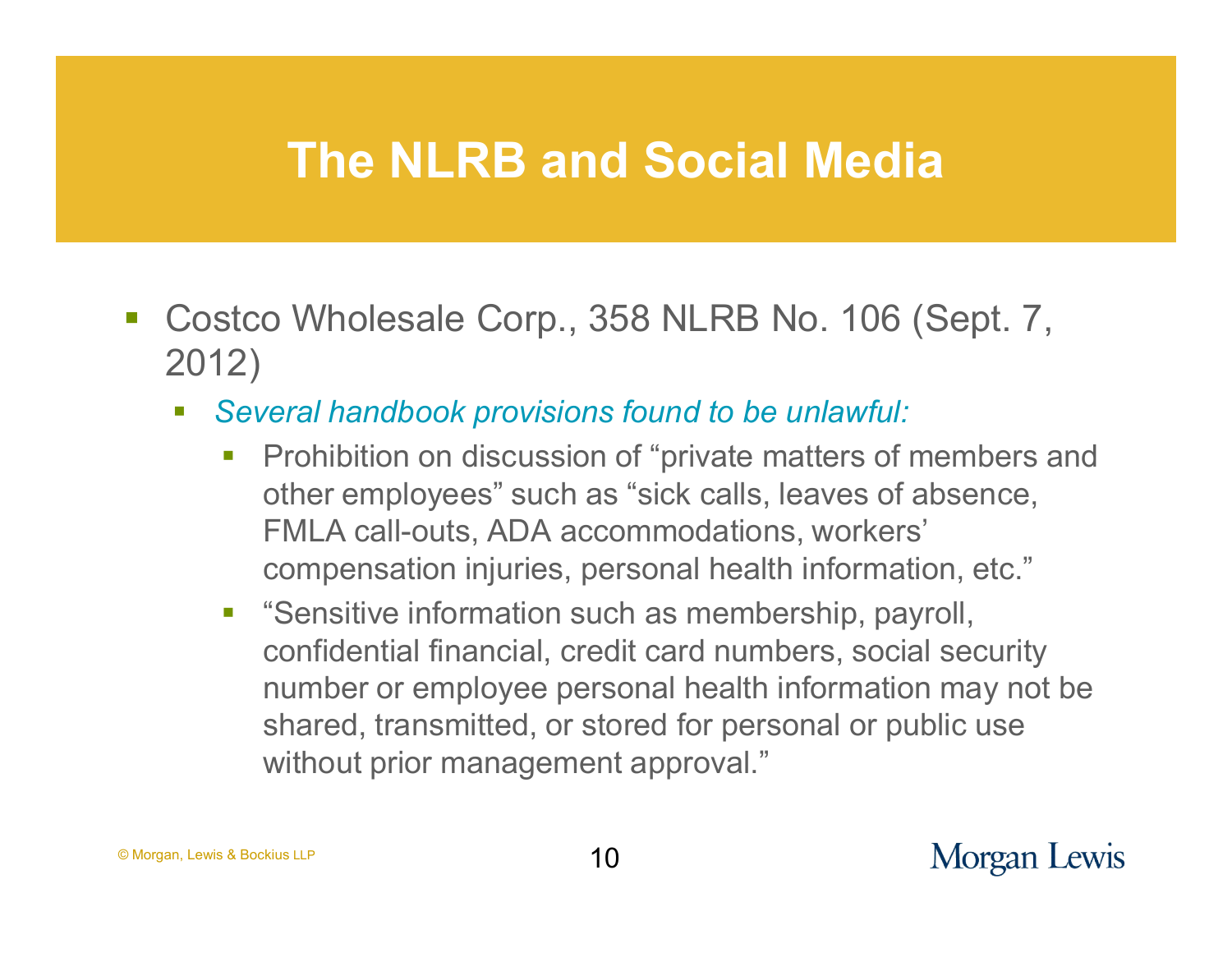- Costco Wholesale Corp., 358 NLRB No. 106 (Sept. 7, 2012)
	- *Also found unlawful:*
		- **Prohibition on sharing "confidential" information such as** employees' names, addresses, telephone numbers, and email addresses.
		- Rule prohibiting employees from electronically posting statements that "damage the Company. . . or damage any person's reputation."
	- *But dismissed allegation as to rule requiring employees to use "appropriate business decorum" in communications.*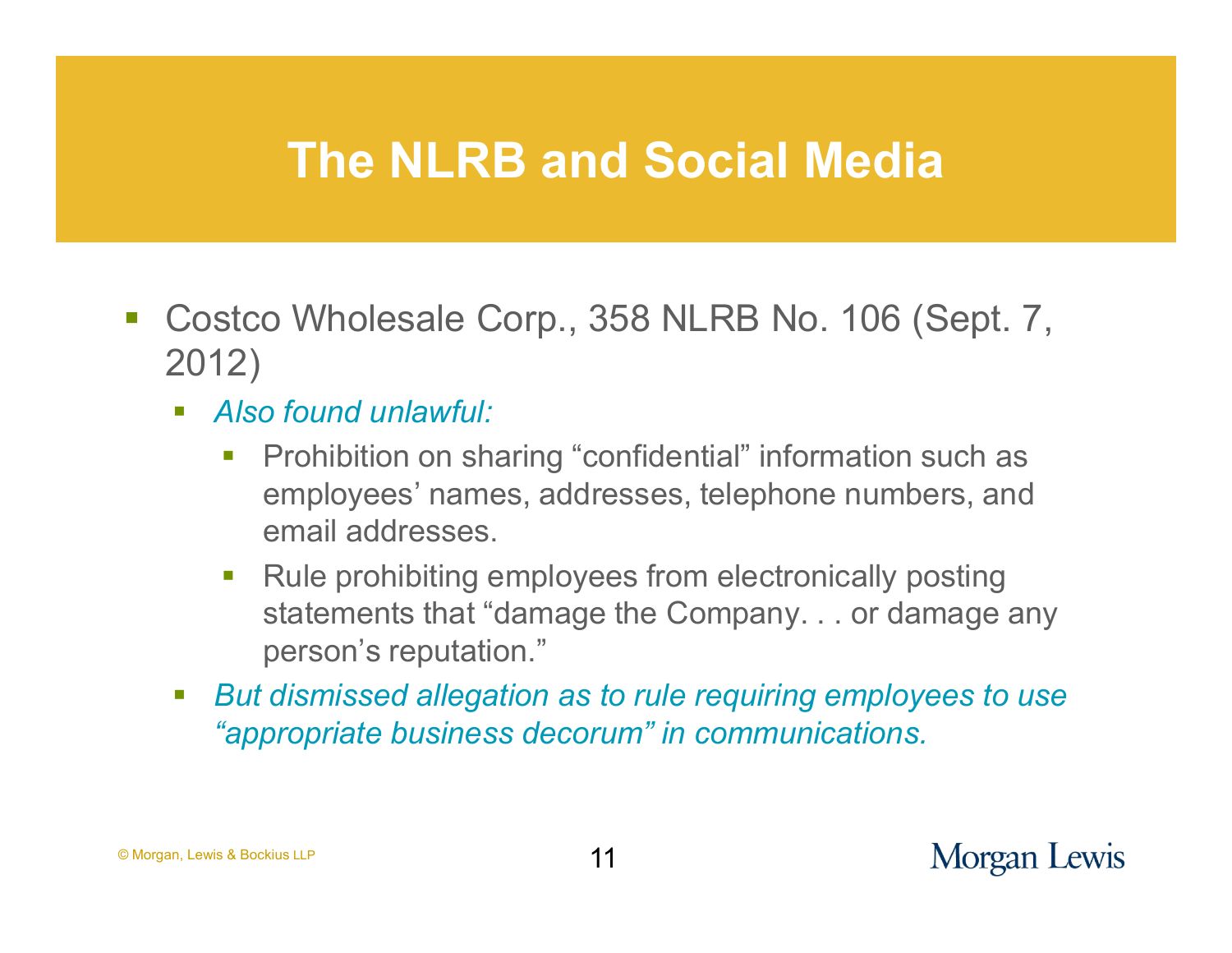## **Internal Grievance Procedures and Social Media**

- Complaint against Hyatt Hotels takes the position that requiring employees to report workplace concerns through internal grievance procedures violates NLRA
- ACG in third social media report says that a social media policy that encourages employees to use internal procedures rather than social media violates the NLRA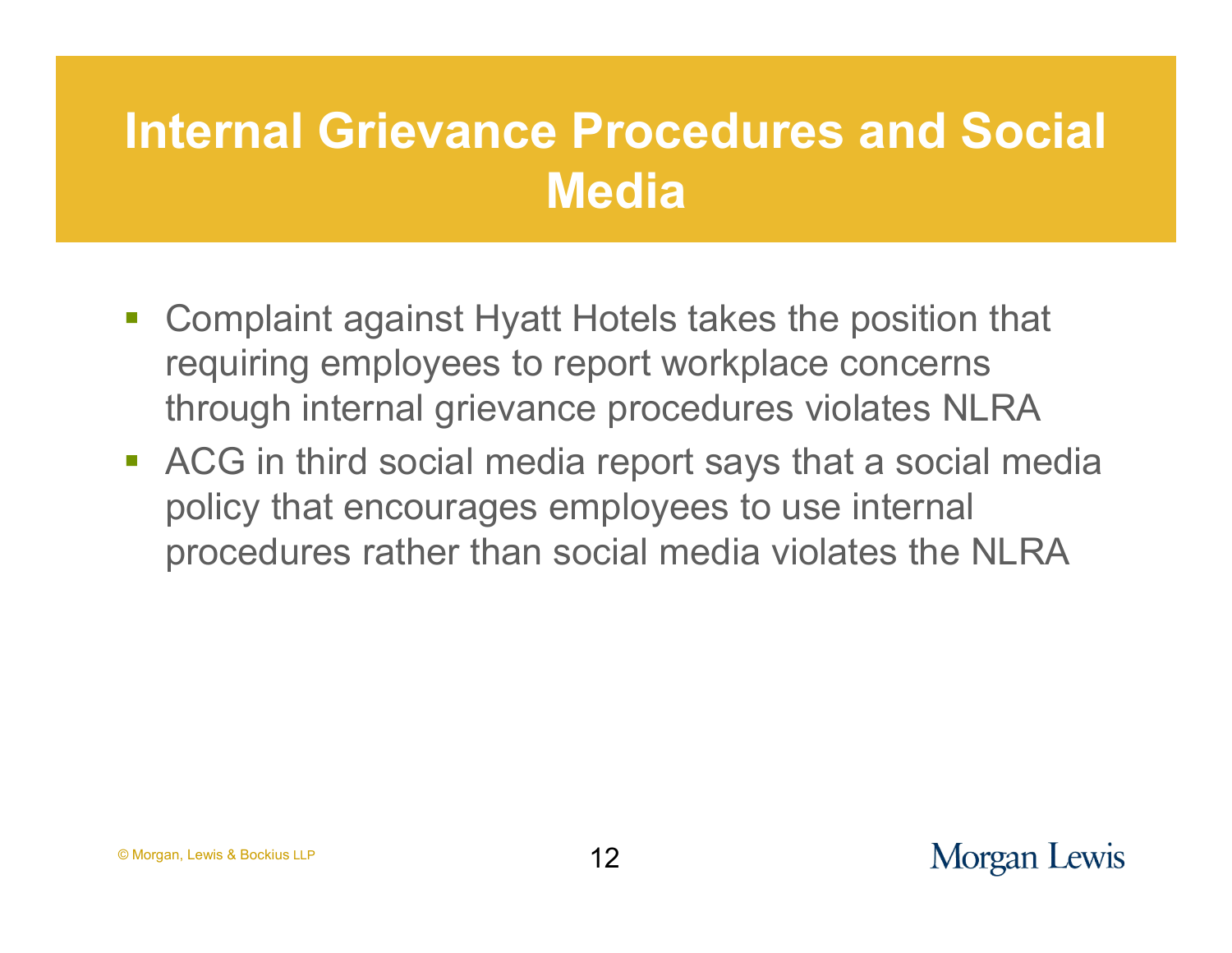## **Employers Between a Rock and a Hard Place**

- **Employers can defend Title VII claims by showing they** have a readily accessible and effective policy for resolving internal complaints and that an employee did not avail himself or herself of the internal policy – *Faragher and Ellerth* Supreme Court decisions.
- Can an employer craft a policy that contains internal reporting procedures that will allow the employer to avail itself of the defense and not run afoul of the NLRA?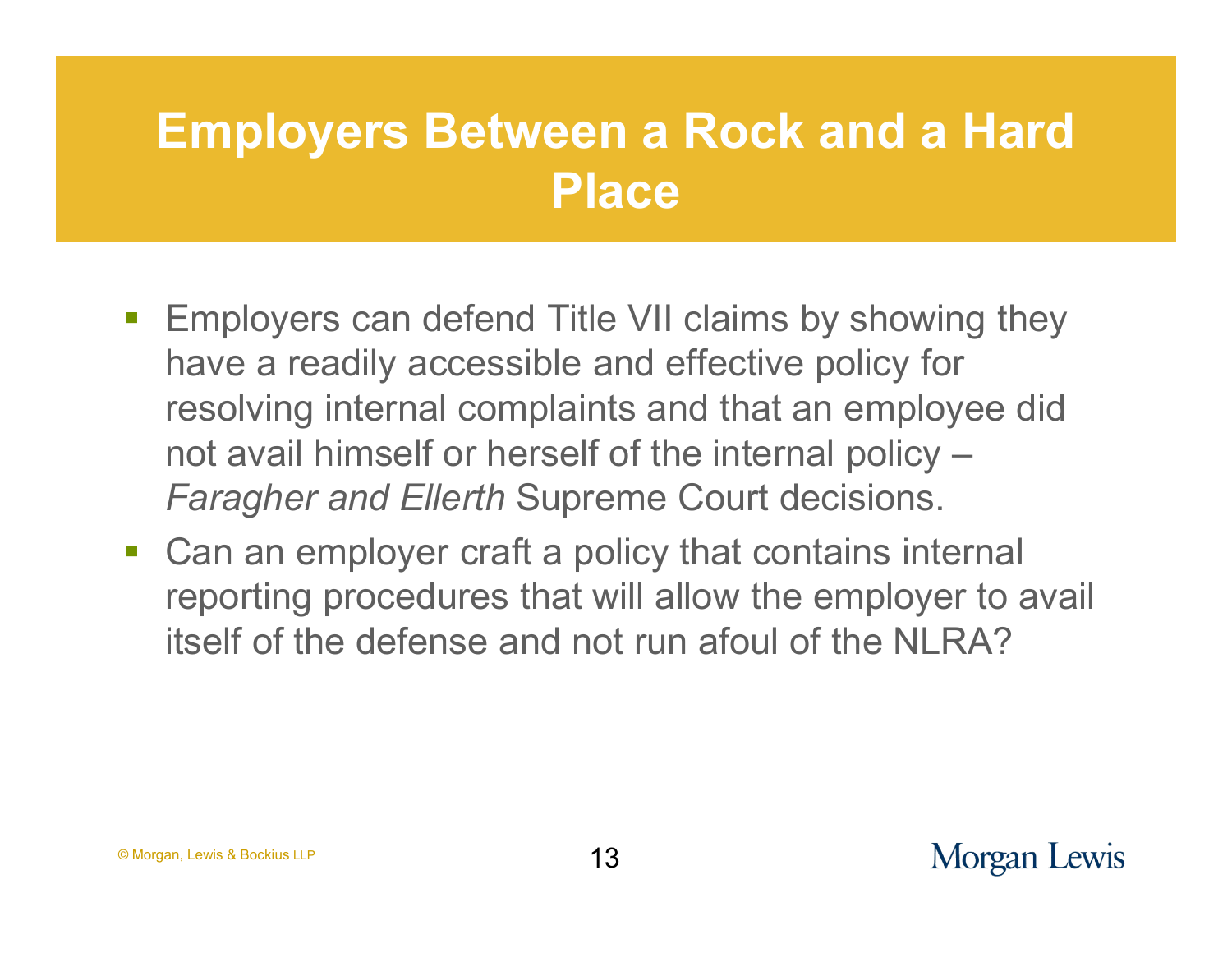#### **Confidentiality of Investigations –** *Banner Health*

- *Banner Health System*, 358 NLRB No. 93 (July 30, 2012)
	- *Held that asking employees to keep internal human resources or legal investigations confidential violates the NLRA.*
	- *Employer's human resources consultant routinely asked employees making workplace complaints not to discuss the matters with coworkers while the investigations were ongoing.*
	- *Burden is on the employer to determine whether, in any given investigation, confidentiality is needed.*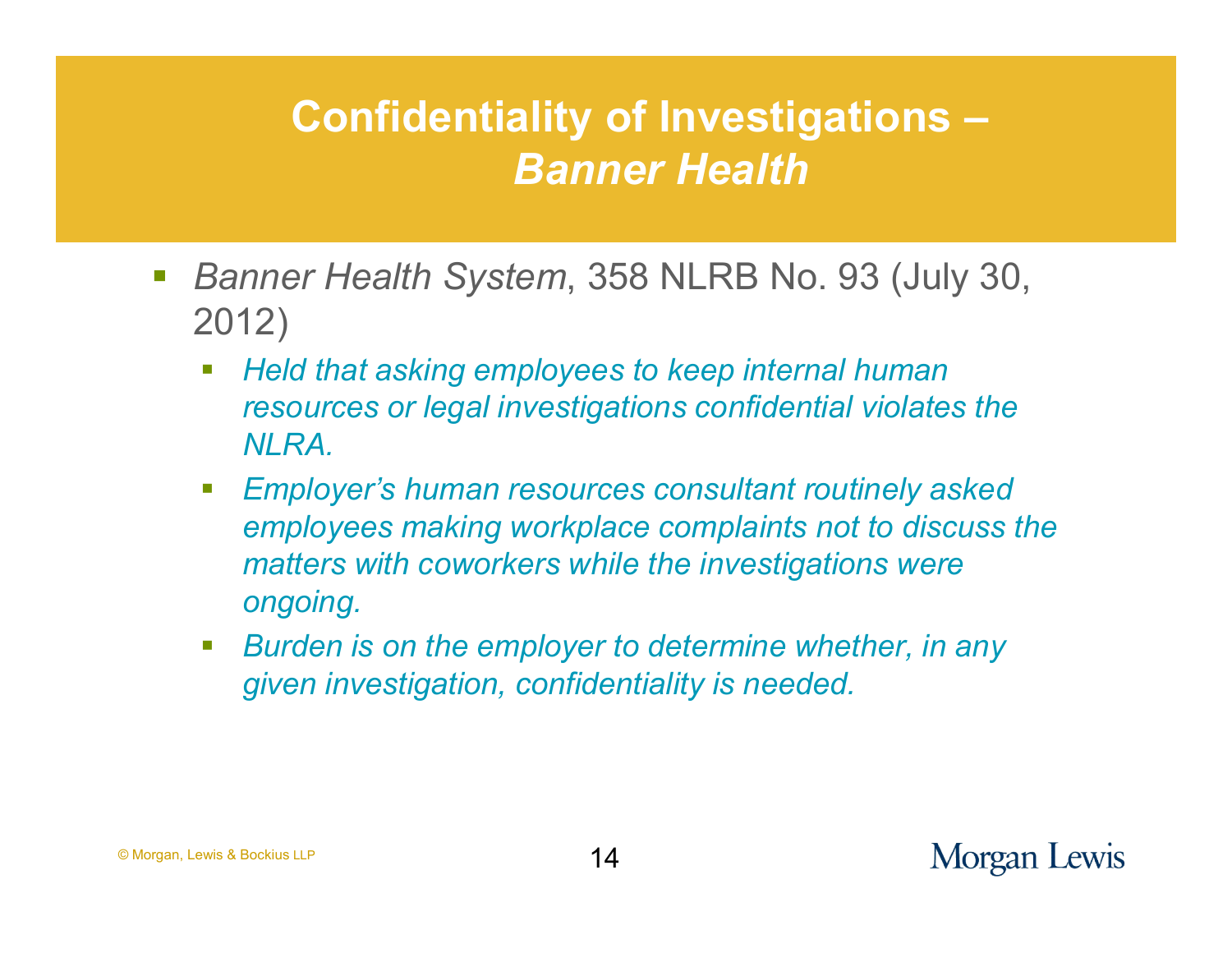## **Confidentiality of Investigations –** *Banner Health* **(cont'd)**

- As a result, employers can no longer have *blanket* confidentiality requirements for all internal investigations.
- **Employers should be prepared to justify the need for** confidentiality on a case-by-case basis.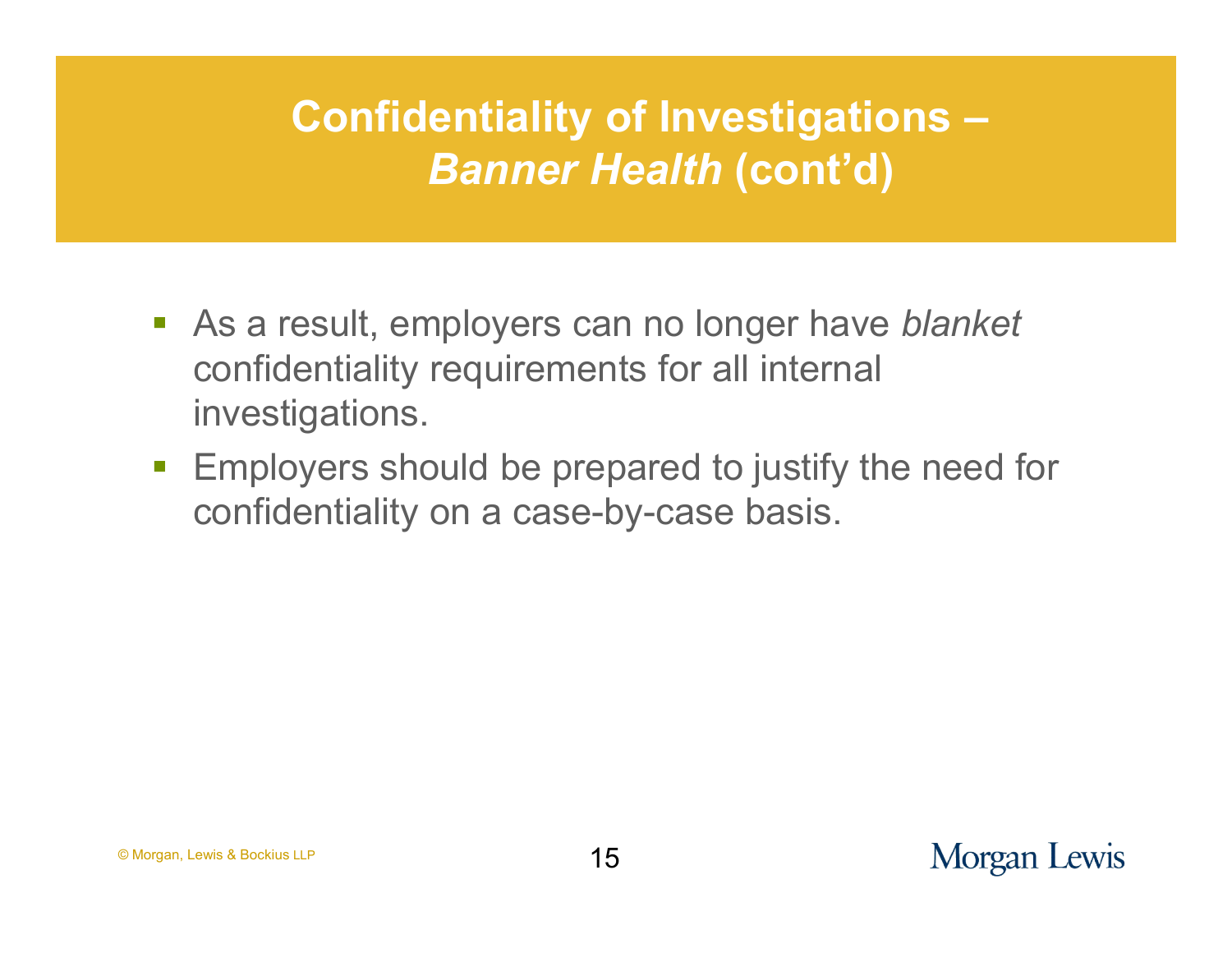#### **Practical Advice**

- **For example, in a sexual harassment investigation** confidentiality may be needed to protect the victim.
- **IF In a theft investigation confidentiality may be needed** to ensure that evidence is not destroyed or testimony fabricated.
- **IF In a workplace violence investigation confidentiality is** needed to protect against possible physical harm.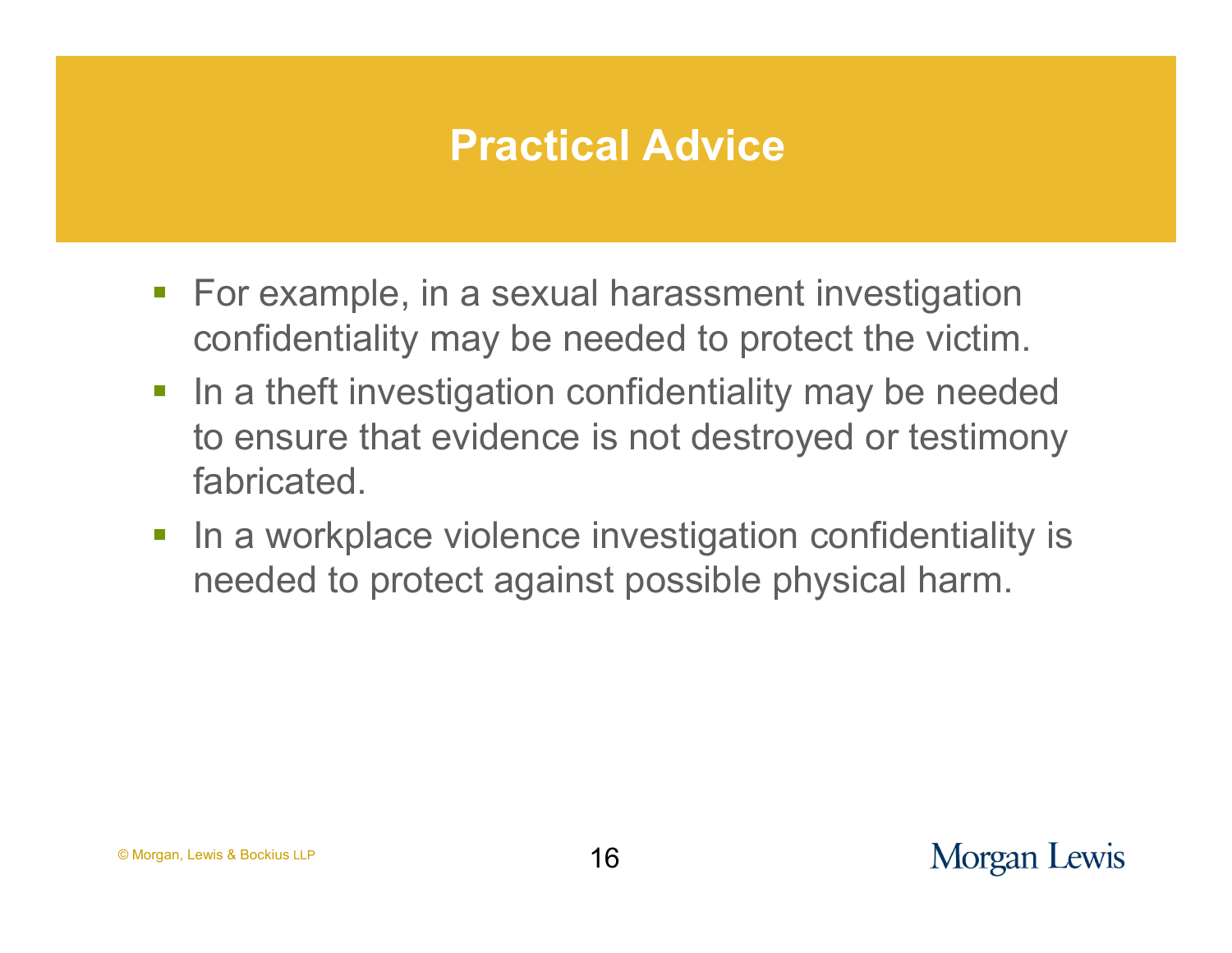#### **At Will Disclaimers**

- ALJ decision in *American Red Cross Arizona,* JD(SF)-04-12 (Feb. 1, 2012)
	- *Found that an "at will" employment policy violates the NLRA if it could be read as a waiver of a right to change the policy through union organizing or collective bargaining.*
	- *Acknowledgement form provided that "I further agree that the at-will employment relationship cannot be amended, modified or altered in any way."*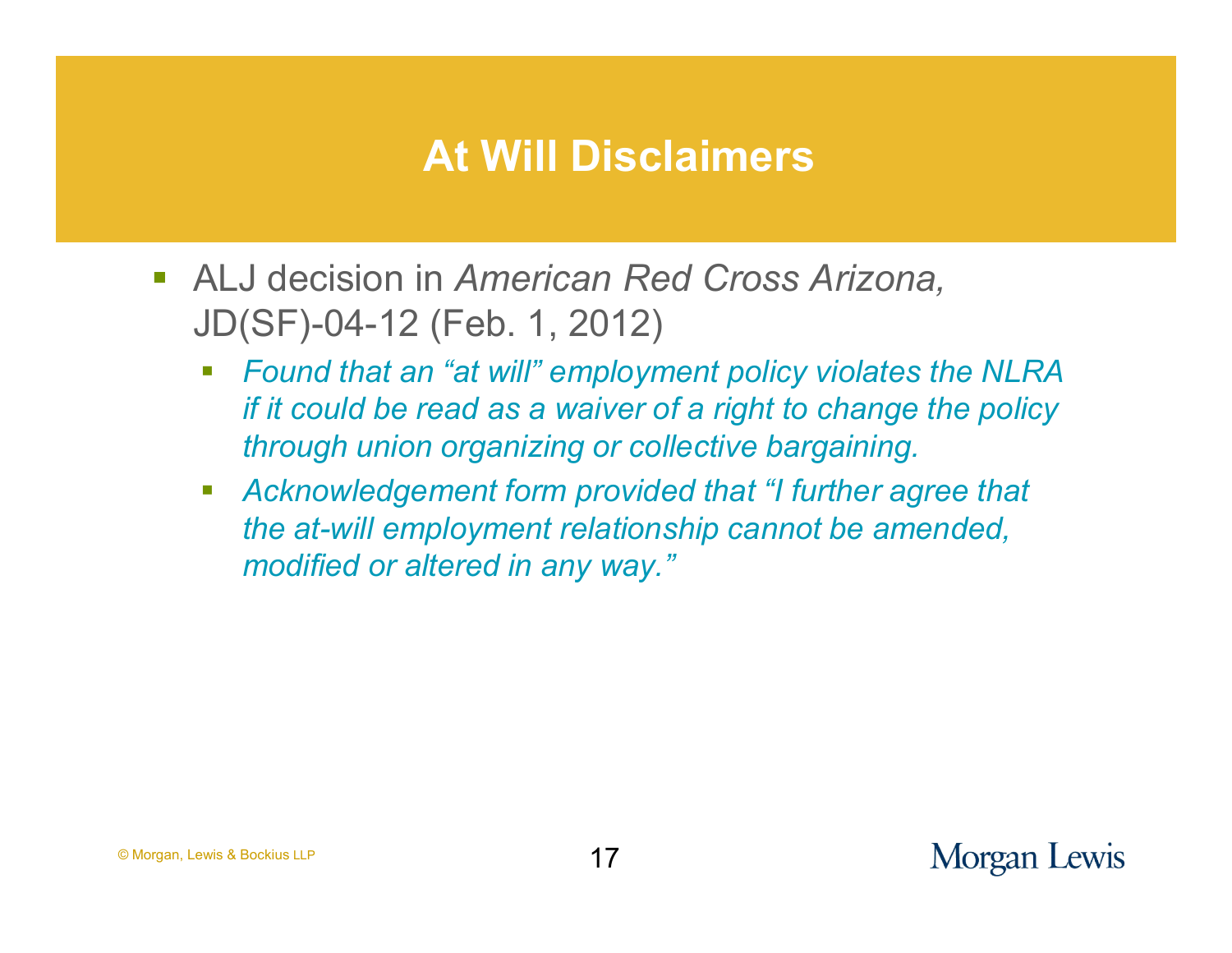#### **At-Will Employment Policies**

- *Hyatt Hotels* settlement
	- *At-will policy language said that "no oral or written statements or representation regarding your employment can alter your at will status, except for a written agreement signed by you and either our executive Vice President/Chief Operating Officer or President."*
	- *Theory of violation appeared to be that language did not allow for possibility that at-will status could be changed through collective bargaining agreement.*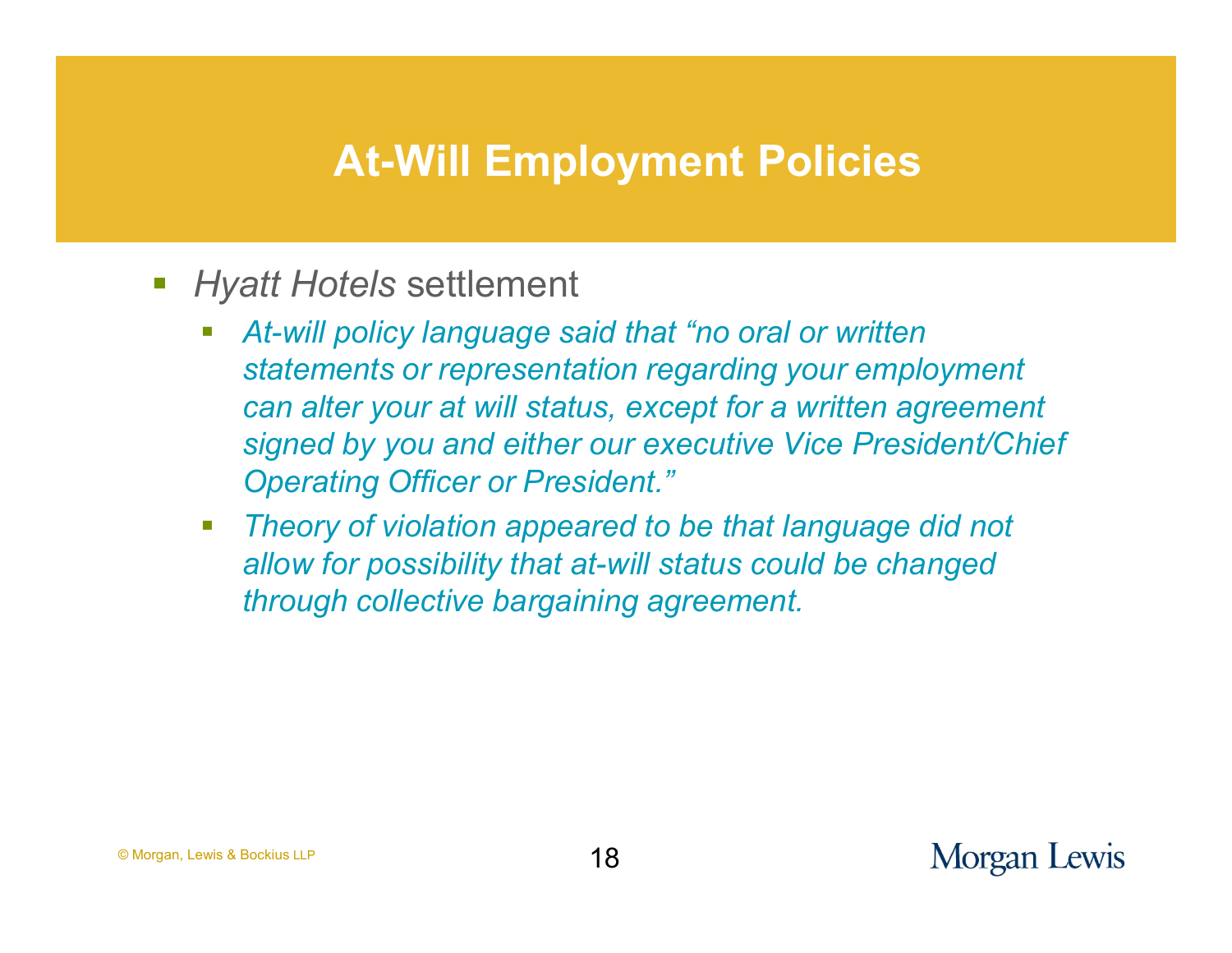#### **Practical Advice**

- **Of course, nonunion employers need to continue to** use at-will disclaimers.
- Recommend that policy state that it cannot be changed except "by written agreement."
- Allows for possibility that at-will status could be changed by a written collective bargaining agreement.